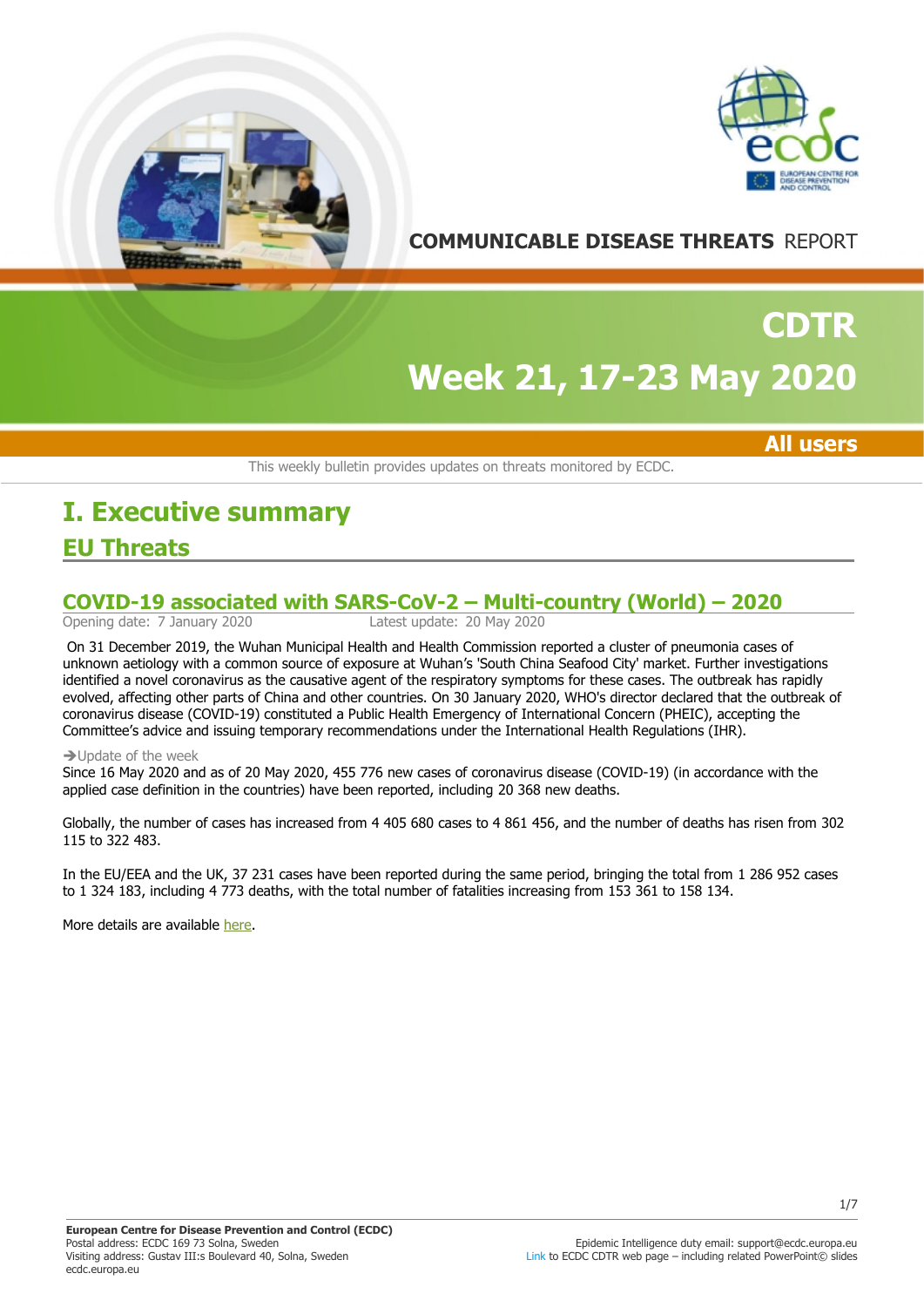## **Non EU Threats**

# **Poliomyelitis — Multi-country (World) — Monitoring global outbreaks**<br>Opening date: 9 December 2019<br>Latest update: 20 May 2020

Opening date: 9 December 2019

Global public health efforts are continuing to eradicate polio by immunising every child until transmission of the virus has stopped and the world becomes polio-free. Polio was declared a public health emergency of international concern (PHEIC) by WHO on 5 May 2014 due to concerns over the increased circulation and international spread of wild poliovirus in 2014. The Emergency committee under the International Health Regulations (2005) stated that the risk of international spread of poliovirus remains a Public Health Emergency of International Concern (PHEIC). In June 2002, the WHO European Region was officially declared polio-free.

 $\rightarrow$  Update of the week

Between 7 and 13 May 2020, eight cases of polioviruses (WPV1 and cVDPV2) were reported; additional positive environmental samples were reported in five countries (Afghanistan, Pakistan, Chad, Cote d'Ivoire and Somalia):

- Five WPV1 acute flaccid paralysis (AFP) cases were reported in Afghanistan (1 case) and Pakistan (4 cases)

- Thirteen WPV1 in environmental samples in Pakistan
- Three cVDPV2 AFP cases in Chad (2 cases) and Cote d'Ivoire (1 case)

- Three cVDPV2 in environmental samples in Somalia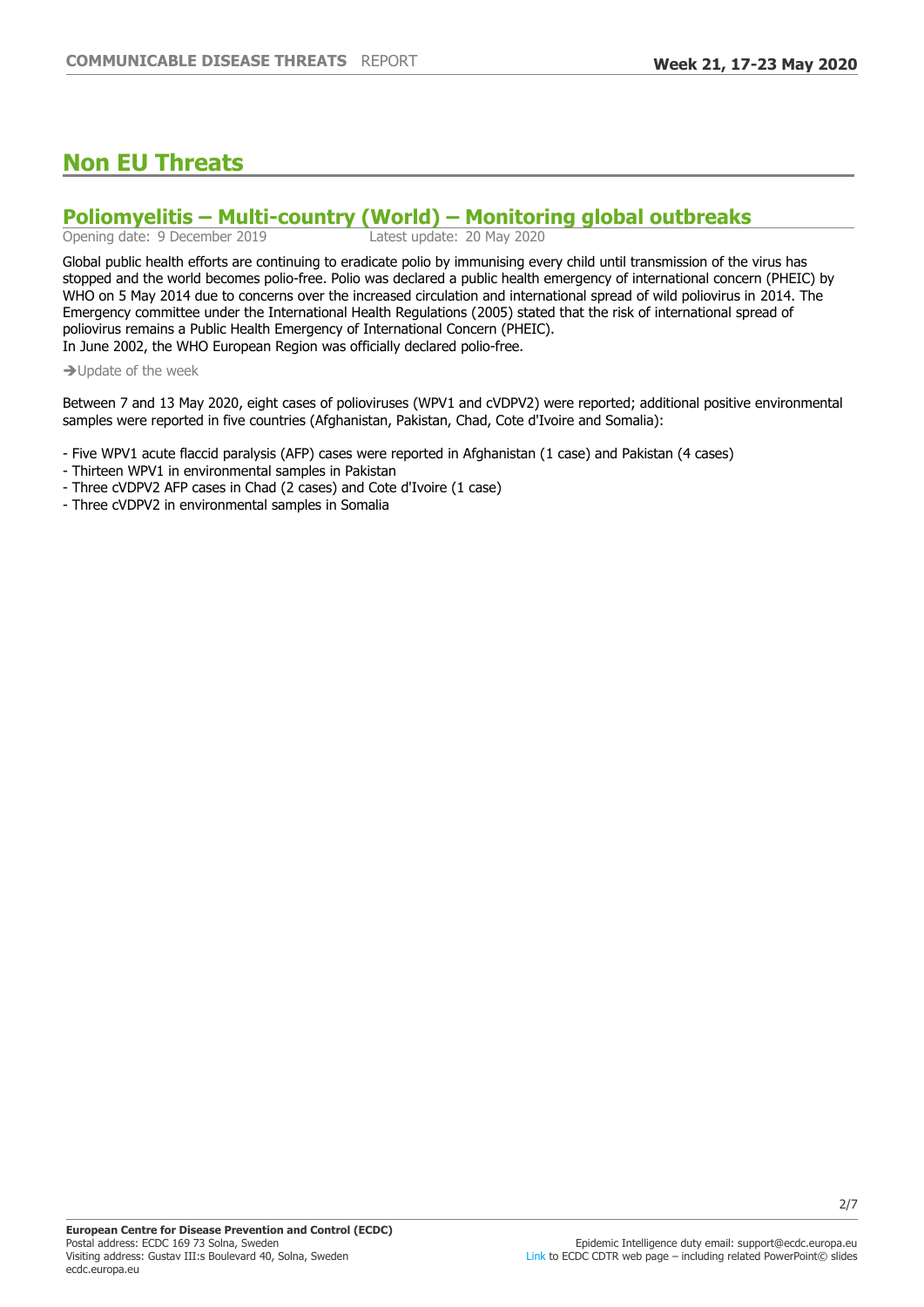## **II. Detailed reports**

### **COVID-19 associated with SARS-CoV-2 ±Multi-country (World) ±**

Opening date: 7 January 2020 Latest update: 20 May 2020

## Epidemiological summary

Since 31 December 2019 and as of 20 May 2020, 4 861 456 cases of COVID-19 (in accordance with the applied case definitions and testing strategies in the affected countries) have been reported, including 322 483 deaths.

#### **Cases have been reported from:**

**Africa:** 91 365 cases; the five countries reporting most cases are South Africa (17 200), Egypt (13 484), Algeria (7 377), Morocco (7 023) and Nigeria (6 401).

**Asia:** 833 437 cases; the five countries reporting most cases are Turkey (151 615), Iran (124 603), India (106 750), China (84 065) and Saudi Arabia (59 854).

**America:** 2 186 907 cases; the five countries reporting most cases are the United States (1 528 568), Brazil (271 628), Peru (99 483), Canada (79 101) and Mexico (54 346).

**Europe:** 1 740 551 cases; the five countries reporting most cases are Russia (299 941), the United Kingdom (248 818), Spain (232 037), Italy (226 699) and Germany (176 007).

**Oceania:** 8 500 cases; the five countries reporting most cases are Australia (7 068), New Zealand (1 153), Guam (154), French Polynesia (60) and Northern Mariana Islands (21).

**Other:** 696 cases have been reported from an international conveyance in Japan.

Deaths have been reported from:

**Africa:** 2 903 deaths; the five countries reporting most deaths are Egypt (659), Algeria (561), South Africa (312), Morocco (193) and Nigeria (192).

**Asia:** 25 417 deaths; the five countries reporting most deaths are Iran (7 119), China (4 638), Turkey (4 199), India (3 303) and Indonesia (1 221).

**America:** 129 680 deaths; the five countries reporting most deaths are the United States (91 921), Brazil (17 408), Canada (5 912), Mexico (5 666) and Peru (2 914).

**Europe:** 164 349 deaths; the five countries reporting most deaths are the United Kingdom (35 341), Italy (32 169), France (28 022), Spain (27 778) and Belgium (9 108).

**Oceania:** 127 deaths; the four countries reporting deaths are Australia (99), New Zealand (21), Guam (5) and Northern Mariana Islands (2).

**Other:** 7 deaths have been reported from an international conveyance in Japan.

#### **EU/EEA and the UK:**

As of 20 May 2020, 1 324 183 cases have been reported in the EU/EEA and the UK: United Kingdom (248 818), Spain (232 037), Italy (226 699), Germany (176 007), France (143 427), Belgium (55 791), Netherlands (44 249), Sweden (30 799), Portugal (29 432), Ireland (24 251), Poland (19 268), Romania (17 191), Austria (16 257), Denmark (11 044), Czechia (8 647), Norway (8 257), Finland (6 399), Luxembourg (3 958), Hungary (3 598), Greece (2 840), Bulgaria (2 292), Croatia (2 232), Iceland (1 802), Estonia (1 791), Lithuania (1 562), Slovakia (1 495), Slovenia (1 467), Latvia (1 012), Cyprus (918), Malta (560) and Liechtenstein (83).

As of 20 May 2020, 158 134 deaths have been reported in the EU/EEA and the UK: United Kingdom (35 341), Italy (32 169), France (28 022), Spain (27 778), Belgium (9 108), Germany (8 090), Netherlands (5 715), Sweden (3 743), Ireland (1 561),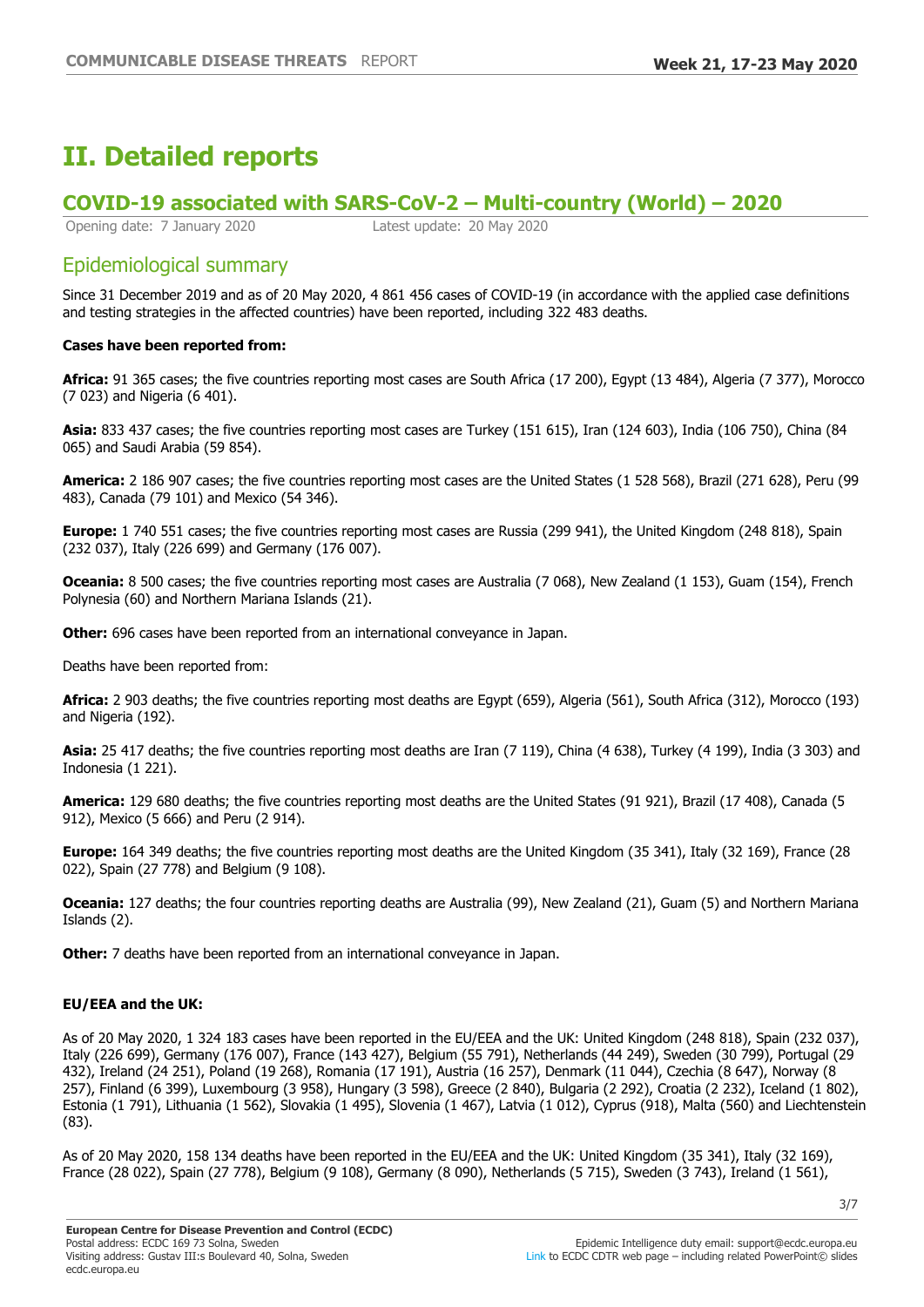Portugal (1 247), Romania (1 126), Poland (948), Austria (632), Denmark (551), Hungary (470), Czechia (302), Finland (301), Norway (233), Greece (165), Bulgaria (116), Luxembourg (109), Slovenia (104), Croatia (96), Estonia (64), Lithuania (60), Slovakia (28), Latvia (21), Cyprus (17), Iceland (10), Malta (6) and Liechtenstein (1).

#### **EU:**

As of 20 May 2020, 1 065 223 cases and 122 549 deaths have been reported in the EU.

#### **Public Health Emergency of International Concern (PHEIC):**

On 30 January 2020, the World Health Organization declared that the outbreak of COVID-19 constitutes a PHEIC. On 11 March 2020, the Director-General of the [WHO](https://www.who.int/dg/speeches/detail/who-director-general-s-opening-remarks-at-the-media-briefing-on-covid-19---11-march-2020) declared the COVID-19 outbreak a pandemic. The Third International Health Regulations [\(IHR\) Emergency Committee meeting for COVID-19](https://www.who.int/news-room/detail/01-05-2020-statement-on-the-third-meeting-of-the-international-health-regulations-(2005)-emergency-committee-regarding-the-outbreak-of-coronavirus-disease-(covid-19)) was held in Geneva on 30 April 2020. This committee concluded that the COVID-19 pandemic continues to constitute a PHEIC.

More details on the COVID-19 situation are available [here](https://www.ecdc.europa.eu/en/cases-2019-ncov-eueea).

**Sources:** [Wuhan Municipal Health Commission](http://wjw.wuhan.gov.cn/front/web/showDetail/2019123108989) | [China CDC](http://www.chinacdc.cn/yw_9324/) | [WHO statement](https://www.who.int/china/news/detail/09-01-2020-who-statement-regarding-cluster-of-pneumonia-cases-in-wuhan-china) | [WHO coronavirus website](https://www.who.int/health-topics/coronavirus) | [ECDC 2019-nCoV](https://www.ecdc.europa.eu/en/novel-coronavirus-china)  [website](https://www.ecdc.europa.eu/en/novel-coronavirus-china) | [RAGIDA](https://www.ecdc.europa.eu/sites/default/files/documents/infectious-diseases-transmitted-on-aircrafts-ragida-risk-assessment-guidelines.pdf) | [WHO](http://who.maps.arcgis.com/apps/opsdashboard/index.html#/c88e37cfc43b4ed3baf977d77e4a0667)

#### ECDC assessment

Information on the COVID-19 situation and a risk assessment can be found on the [ECDC website.](https://www.ecdc.europa.eu/en/current-risk-assessment-novel-coronavirus-situation)

### Actions

ECDC activities related to COVID-19 can be found on the ECDC [website](https://www.ecdc.europa.eu/en/novel-coronavirus-china).

## Geographic distribution of cumulative number of reported COVID-19 cases per 100 000 population, worldwide, as of 20 May 2020

ECDC

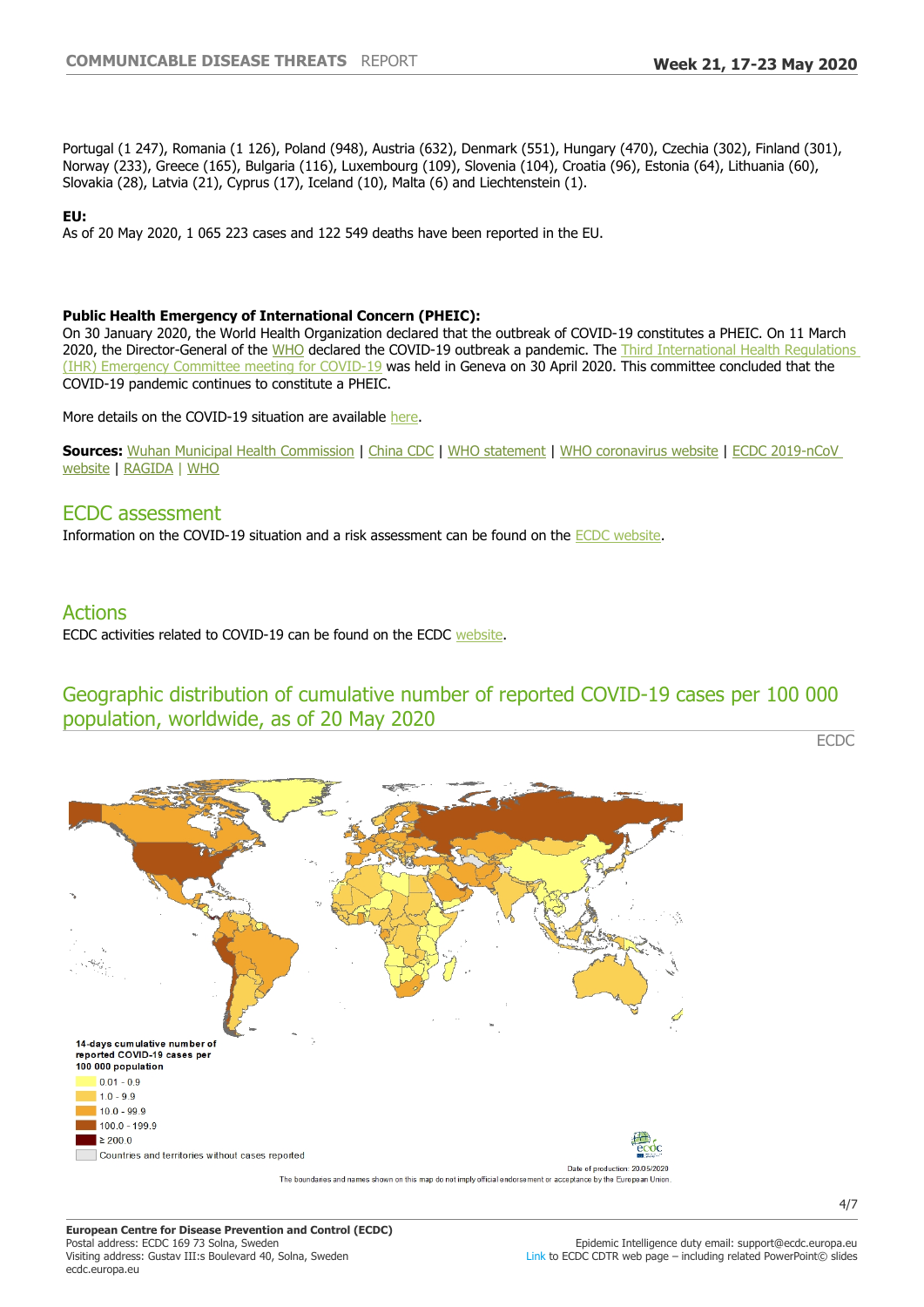#### Distribution of COVID-19 cases in accordance with the applied case definitions in the affected countries, as of 20 May 2020 **ECDC**



## **Poliomyelitis ±Multi-country (World) ±Monitoring global outbreaks**

Opening date: 9 December 2019 Latest update: 20 May 2020

## Epidemiological summary

Between 7 and 13 May 2020, eight cases of polioviruses (WPV1 and cVDPV2) were reported; additional positive environmental samples were reported in five countries (Afghanistan, Pakistan, Chad, Cote d'Ivoire and Somalia):

- Five WPV1 acute flaccid paralysis (AFP) cases were reported in Afghanistan (1 case) and Pakistan (4 cases)
- Thirteen WPV1 in environmental samples in Pakistan
- Three cVDPV2 AFP cases in Chad (2 cases) and Cote d'Ivoire (1 case)
- Three cVDPV2 in environmental samples in Somalia

#### **Summary:**

**Wild poliovirus:** In 2020, and as of 13 May, 61 cases have been reported in endemic countries: Pakistan (49) and Afghanistan (12).

**Circulating vaccine-derived poliovirus (cVDPV):** Overall, 105 cases have been reported in 2020, as of 13 May. These cases have been reported in Pakistan (44), Chad (13), Ethiopia (10), Ghana (8), Togo (6), Cote D'Ivoire (4), Democratic Republic of the Congo (4), Cameroon (3), Afghanistan (2), Angola (2), Burkina Faso (2), Central African Republic (1), Niger (1), Nigeria (1), and Philippines (1).

Global guidance from WHO recommends temporarily postponing preventive immunisation campaigns where there is no active outbreak of a vaccine-preventable disease. Operationally, polio vaccination campaigns are incompatible with physical distancing recommendations. The guidance calls for countries to prioritise routine immunisation of children in essential service delivery. Therefore, the Global Polio Eradication Initiative (GPEI) has taken the decision to temporarily delay immunisation campaigns. In the GPEI programme, surveillance activities will continue to the extent possible to monitor the evolution of the situation. In addition, comprehensive, context-specific plans to resume efforts are being developed, to be launched whenever and wherever the situation allows.

**Sources:** [Global Polio Eradication Initiative](http://www.polioeradication.org/polio-today/polio-now/this-week) | [ECDC](http://ecdc.europa.eu/poliomyelitis) | [ECDC Polio interactive map](http://ecdc.europa.eu/publications-data/polio-interactive-map) | [WHO DON](https://www.who.int/csr/don/24-september-2019-polio-outbreak-the-philippines/en/) | [WPV3 eradication certificate](http://polioeradication.org/news-post/two-out-of-three-wild-poliovirus-strains-eradicated/)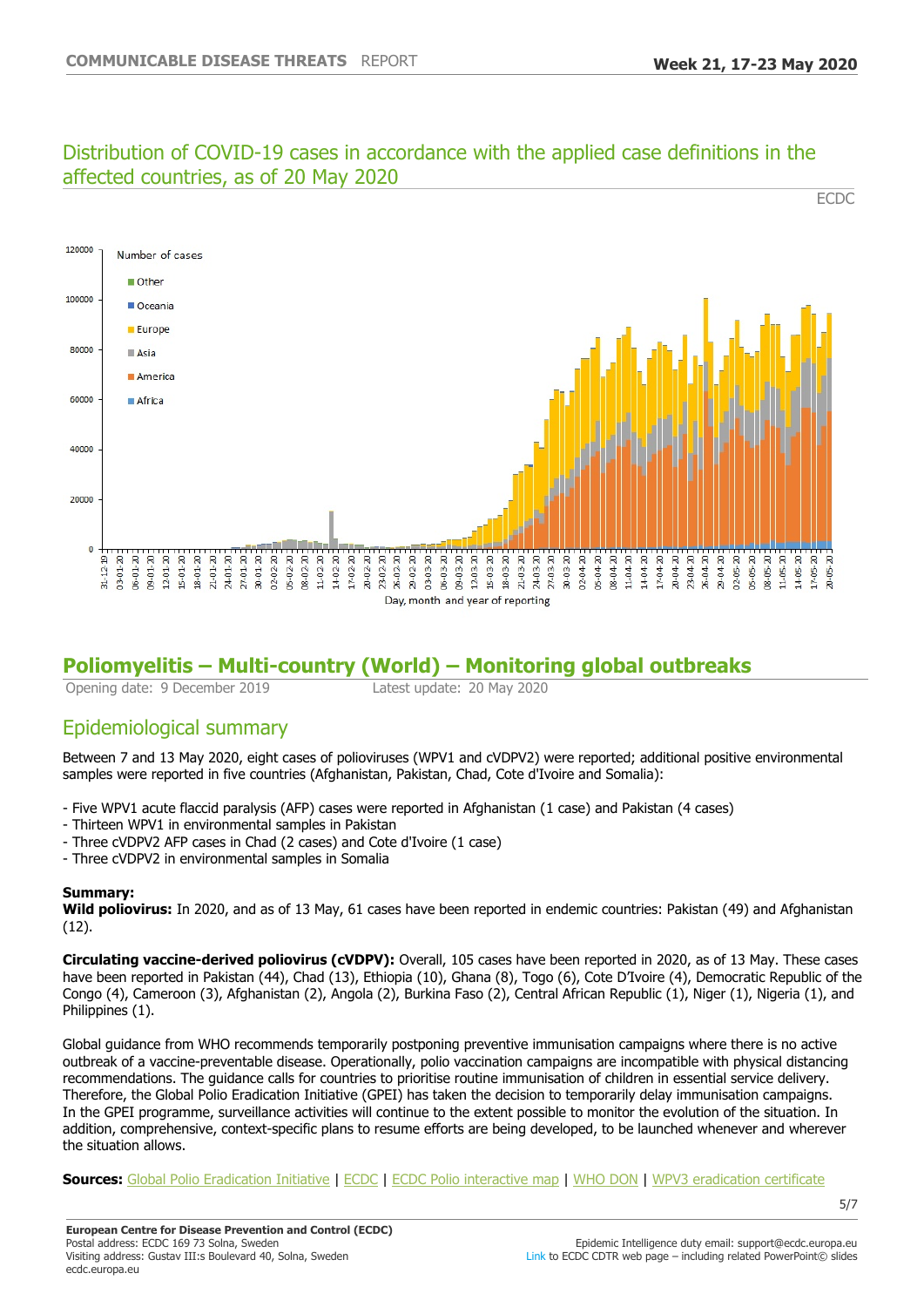#### ECDC assessment

The WHO European Region has remained polio-free since 2002. Inactivated polio vaccines are used in all EU/EEA countries. The risk of reintroduction of the virus in Europe exists as long as there are non- or under-vaccinated population groups in European countries and poliomyelitis is not eradicated. According to WHO, one EU/EEA country (Romania) and two neighbouring countries (Bosnia and Herzegovina, and Ukraine) remain at high [risk of a sustained polio outbreak.](http://www.euro.who.int/en/health-topics/communicable-diseases/poliomyelitis/publications/2019/33rd-meeting-of-the-european-regional-commission-for-certification-of-poliomyelitis-eradication-rcc-report-2019) According to the same report, an additional 15 EU/EEA countries are at intermediate risk of sustained polio outbreaks, following wild poliovirus importation or emergence of cVDPV due to suboptimal programme performance and low population immunity. The continuing circulation of wild poliovirus type 1 (WPV1) in three countries shows that there is a continued risk of the disease being imported into the EU/EEA. Furthermore, the worrying occurrence of outbreaks of circulating vaccine-derived poliovirus (cVDPV), which only emerge and circulate due to lack of polio immunity in the population, shows the potential risk for further international spread.

To limit the risk of reintroduction and sustained transmission of WPV and cVDPV in the EU/EEA, it is crucial to maintain high vaccine coverage in the general population and increase vaccination uptake in the pockets of under-immunised populations.

[ECDC](https://www.ecdc.europa.eu/sites/portal/files/media/en/publications/Publications/Polio-risk-assessment-may-2014.pdf) endorses WHO's temporary recommendations with regard to EU/EEA citizens who are resident in or long-term visitors ( $> 4$ weeks) to countries with potential risk of international spread.

**ECDC links:** [ECDC comment on risk of polio in Europe](http://ecdc.europa.eu/news-events/conclusions-twentieth-ihr-emergency-committee-do-not-change-ecdc-risk-assessment-europe) | [ECDC risk assessment](http://ecdc.europa.eu/publications-data/rapid-risk-assessment-international-spread-wild-type-poliovirus-2014-declared)

### Actions

ECDC provides updates on the polio situation on a monthly basis. ECDC monitors polio cases worldwide through epidemic intelligence in order to highlight polio eradication efforts and identify events that increase the risk of wild poliovirus being reintroduced into the EU/EEA.

ECDC maintains an [interactive map](https://www.ecdc.europa.eu/en/publications-data/polio-interactive-map) showing countries that are still endemic for polio and have ongoing outbreaks of cVDPV.